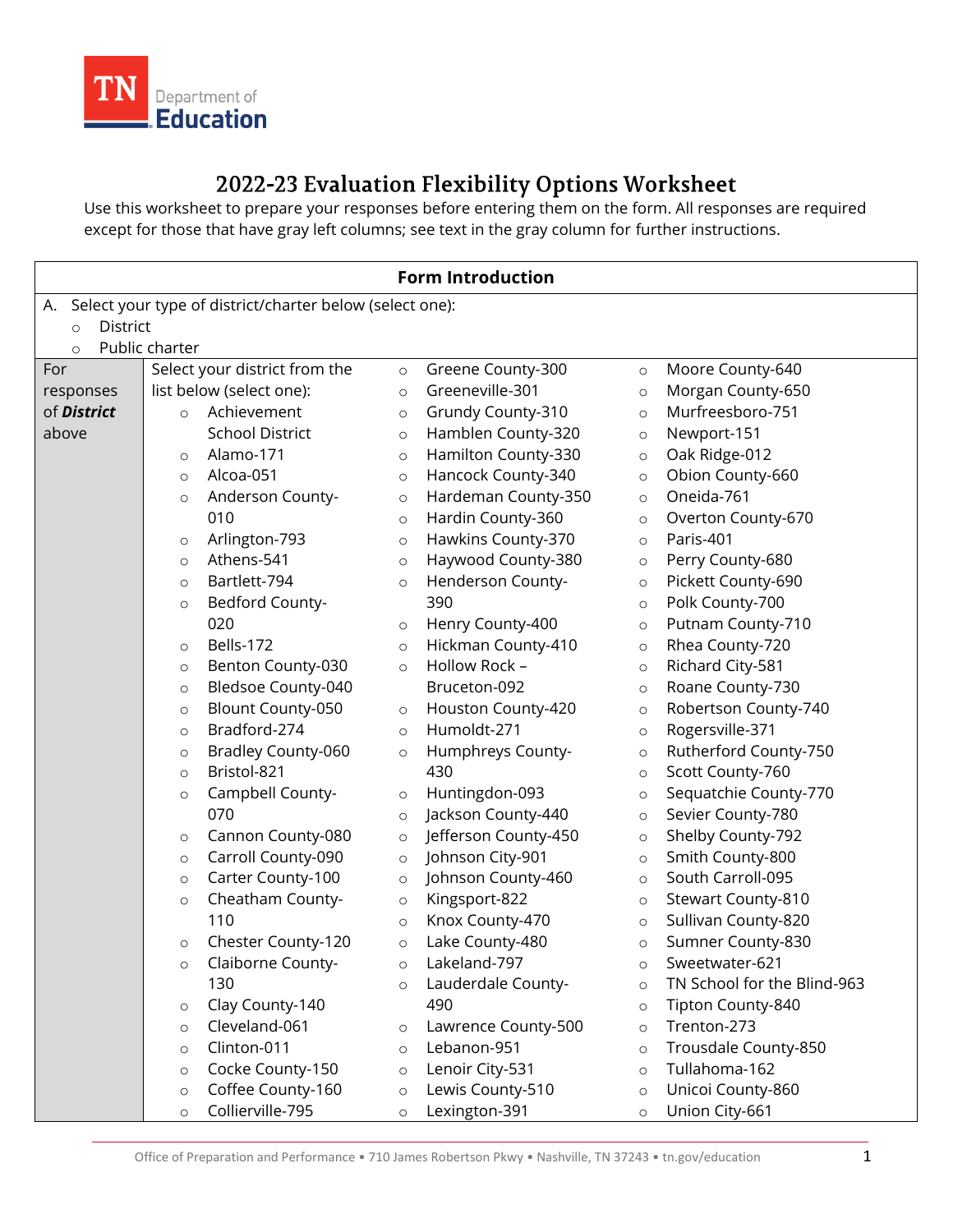| $\circ$  | Crockett County-        | $\circ$ | Lincoln County-520        | $\circ$  | Union County-870                |
|----------|-------------------------|---------|---------------------------|----------|---------------------------------|
|          | 170                     | $\circ$ | Loudon County-530         | $\circ$  | Van Buren County-880            |
| $\circ$  | Cumberland              | $\circ$ | Macon County-560          | $\circ$  | Warren County-890               |
|          | County-180              | $\circ$ | Madison County-570        | $\circ$  | Washington County-900           |
| $\circ$  | Davidson County-        | $\circ$ | Manchester-161            | $\circ$  | Wayne County-910                |
|          | 190                     | $\circ$ | Marion County-580         | $\circ$  | <b>Weakley County-920</b>       |
| $\circ$  | Dayton-721              | $\circ$ | Marshall County-590       | $\circ$  | West Carroll Sp Dist-097        |
| $\circ$  | Decatur County-200      | $\circ$ | Maryville-052             | $\circ$  | White County-930                |
| $\circ$  | Dekalb County-210       | $\circ$ | Maury County-600          | $\circ$  | Williamson County-940           |
| $\circ$  | Dept of Correction-     | $\circ$ | Mckenzie-094              | $\circ$  | Wilson County-950               |
|          | 971                     | $\circ$ | McMinn County-540         | $\circ$  | TN State Board of Education-986 |
| $\circ$  | Dickson County-220      | $\circ$ | <b>McNairy County-550</b> | $\circ$  | Tennessee School for the Deaf   |
| $\circ$  | Dyer County-230         | $\circ$ | Meigs County-610          |          | (East)-964                      |
| $\circ$  | Dyersburg-231           | $\circ$ | Milan-272                 | $\Omega$ | Tennessee School for the Deaf   |
| $\circ$  | Elizabethton-101        | $\circ$ | Millington Municipal      |          | (West)-960                      |
| $\circ$  | Etowah-542              |         | Schools-798               |          |                                 |
| $\circ$  | Fayette County-240      | $\circ$ | Monroe County-620         |          |                                 |
| $\circ$  | Fayetteville-521        | $\circ$ | <b>Montgomery County-</b> |          |                                 |
| $\circ$  | Fentress County-        |         | 630                       |          |                                 |
|          | 250                     |         |                           |          |                                 |
| $\circ$  | Franklin County-260     |         |                           |          |                                 |
| $\Omega$ | Franklin SSD-941        |         |                           |          |                                 |
| $\circ$  | Germantown-796          |         |                           |          |                                 |
| $\circ$  | Gibson Co Sp            |         |                           |          |                                 |
|          | District-275            |         |                           |          |                                 |
| $\circ$  | Giles County-280        |         |                           |          |                                 |
| $\circ$  | <b>Grainger County-</b> |         |                           |          |                                 |
|          | 290                     |         |                           |          |                                 |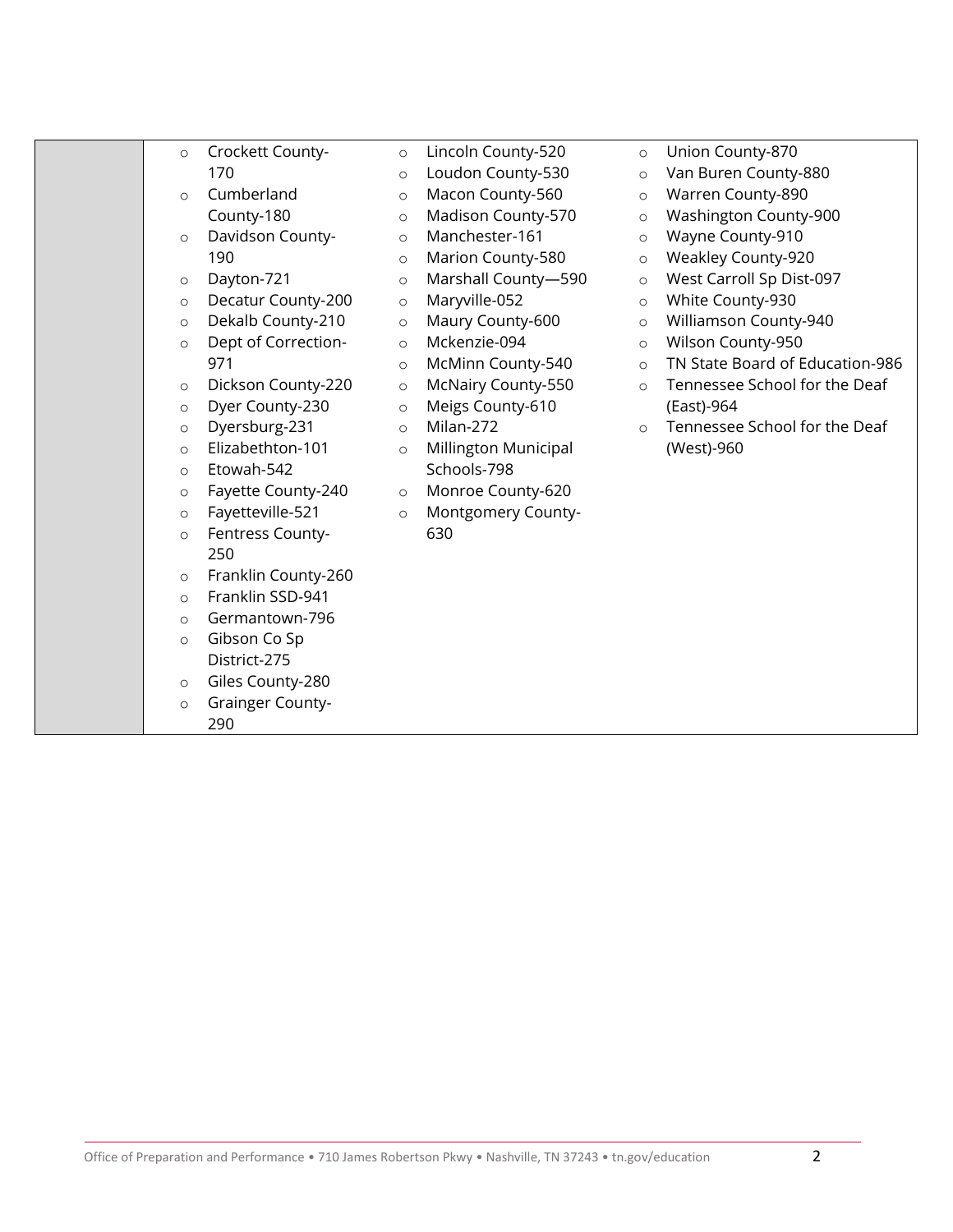| For              | Select your charter (or CMO if more than one      |                                                         |
|------------------|---------------------------------------------------|---------------------------------------------------------|
| responses        | school is in the network) from the list below     |                                                         |
| of <b>Public</b> | (select one):                                     | Memphis Business Academy Charter Schools/<br>$\circ$    |
| <b>Charter</b>   | Arrow Academy of Excellence<br>$\circ$            | Harmony CMO                                             |
| above            | Aurora Collegiate Academy<br>$\circ$              | Memphis Delta Preparatory Charter School<br>$\circ$     |
|                  | Aventura Community School<br>$\circ$              | Memphis Grizzlies Preparatory Charter School<br>$\circ$ |
|                  | <b>Beacon College Prep</b><br>$\circ$             | Memphis Merit Academy Charter School<br>$\circ$         |
|                  | Believe Memphis Academy Charter<br>$\circ$        | Memphis Rise Academy<br>$\circ$                         |
|                  | School                                            | <b>Memphis Scholars</b><br>$\circ$                      |
|                  | Chattanooga Charter School of<br>$\circ$          | Memphis School of Excellence<br>$\circ$                 |
|                  | Excellence                                        | Nashville Classical Charter School<br>$\circ$           |
|                  | Chattanooga Charter School of<br>$\circ$          | New Day Schools / Compass Community Schools<br>$\circ$  |
|                  | <b>Excellence Middle</b>                          | Noble Education Initiative<br>$\circ$                   |
|                  | Chattanooga Girls Leadership<br>$\circ$           | Pathways Management Group<br>$\circ$                    |
|                  | Academy                                           | Perea Elementary School<br>$\circ$                      |
|                  | Chattanooga Preparatory School<br>$\circ$         | Promise Academy<br>$\circ$                              |
|                  | Circles of Success Learning Academy<br>$\circ$    | Purpose Preparatory Academy<br>$\circ$                  |
|                  | <b>Cornerstone Education Group</b><br>$\circ$     | RePublic Schools<br>$\circ$                             |
|                  | Crosstown High<br>$\circ$                         | Rocketship Public Schools<br>$\circ$                    |
|                  | East End Prep<br>$\circ$                          | Smithson Craighead Academy<br>$\circ$                   |
|                  | <b>Emerald Academy Charter Schools</b><br>$\circ$ | Southern Avenue Charter School<br>$\circ$               |
|                  | <b>Explore! Community School</b><br>$\circ$       | <b>STAR Academy</b><br>$\circ$                          |
|                  | <b>Frayser Community Schools</b><br>$\circ$       | <b>STEM Prep Academy</b><br>$\circ$                     |
|                  | Freedom Preparatory Academy<br>$\circ$            | <b>STRIVE Collegiate Academy</b><br>$\circ$             |
|                  | <b>Charter Schools</b>                            | The Academy of Heath Sciences CMO<br>$\circ$            |
|                  | <b>Gestalt Community Schools</b><br>$\circ$       | The Influence1 Foundation<br>$\circ$                    |
|                  | Granville T. Woods Academy of<br>$\circ$          | The Soulsville Charter School<br>$\circ$                |
|                  | Innovation                                        | Valor Collegiate Academies<br>$\circ$                   |
|                  | Green Dot Public Schools Tennessee<br>$\circ$     | Veritas College Preparatory Charter School<br>$\circ$   |
|                  | Intrepid College Preparatory<br>$\circ$           | Vision Preparatory Charter School<br>$\circ$            |
|                  | Ivy Academy<br>$\circ$                            | Other (not listed)<br>$\circ$                           |
|                  | Journey Community Schools<br>$\circ$              |                                                         |
|                  | <b>KIPP Memphis</b><br>$\circ$                    |                                                         |
|                  | <b>KIPP Nashville</b><br>$\circ$                  |                                                         |
|                  | <b>LEAD Public Schools</b><br>$\circ$             |                                                         |
|                  | Leadership Preparatory Charter<br>$\circ$         |                                                         |
|                  | School                                            |                                                         |
|                  | Libertas School of Memphis<br>$\circ$             |                                                         |
|                  | Memphis Academy of Science &<br>$\circ$           |                                                         |
|                  | Engineering                                       |                                                         |
|                  | Person completing this form                       |                                                         |
| Name:            |                                                   |                                                         |
| Email address:   |                                                   |                                                         |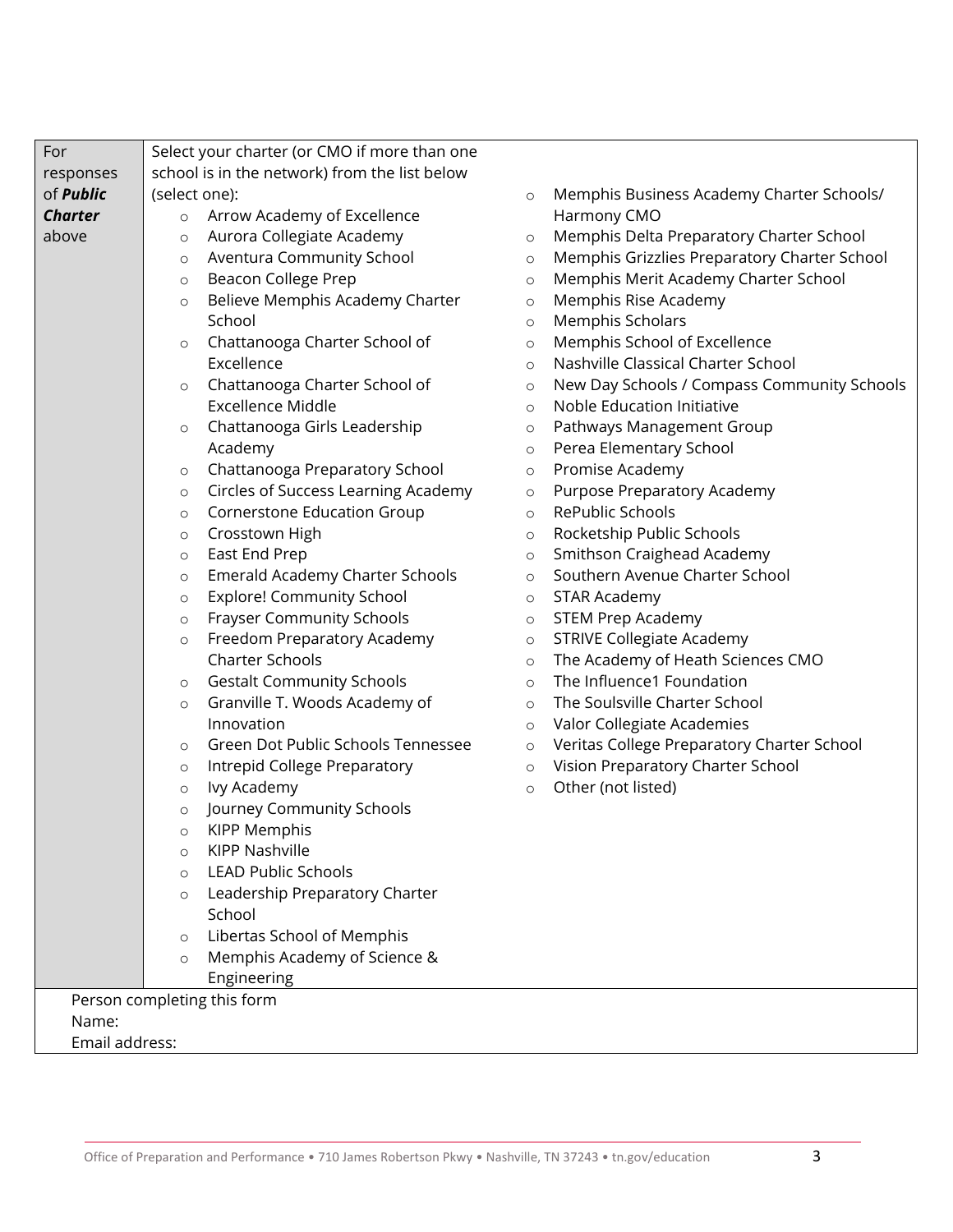|                                | <b>District / Charter Contact Information</b>                                                            |  |  |  |
|--------------------------------|----------------------------------------------------------------------------------------------------------|--|--|--|
|                                | Director of Schools / CMO Lead (for charters)                                                            |  |  |  |
| Name:                          |                                                                                                          |  |  |  |
|                                | Phone number:                                                                                            |  |  |  |
|                                | Email address:                                                                                           |  |  |  |
| Superintendent Designee        |                                                                                                          |  |  |  |
| Name:                          |                                                                                                          |  |  |  |
|                                | Phone number:                                                                                            |  |  |  |
|                                | Email address:                                                                                           |  |  |  |
| <b>Evaluation Configurator</b> |                                                                                                          |  |  |  |
| Name:                          |                                                                                                          |  |  |  |
|                                | Phone number:<br>Email address:                                                                          |  |  |  |
|                                | Tennessee Academy for School Leaders (TASL) Configurator                                                 |  |  |  |
| Name:                          |                                                                                                          |  |  |  |
|                                | Phone number:                                                                                            |  |  |  |
|                                | Email address:                                                                                           |  |  |  |
| <b>Testing Coordinator</b>     |                                                                                                          |  |  |  |
| Name:                          |                                                                                                          |  |  |  |
|                                | Phone number:                                                                                            |  |  |  |
|                                | Email address:                                                                                           |  |  |  |
| <b>Educator Recognition</b>    |                                                                                                          |  |  |  |
| Name:                          |                                                                                                          |  |  |  |
|                                | Phone number:                                                                                            |  |  |  |
|                                | Email address:                                                                                           |  |  |  |
| <b>For districts</b>           | Human Resources contact                                                                                  |  |  |  |
| only                           | Name:                                                                                                    |  |  |  |
|                                | Phone number:                                                                                            |  |  |  |
|                                | Email address:                                                                                           |  |  |  |
| <b>For districts</b>           | Differentiated Pay contact                                                                               |  |  |  |
| only                           | Name:                                                                                                    |  |  |  |
|                                | Phone number:                                                                                            |  |  |  |
|                                | Email address:                                                                                           |  |  |  |
| <b>For districts</b>           | Has your district submitted the Differentiated Pay Plan for 2022-23?                                     |  |  |  |
| only                           | Yes<br>$\circ$                                                                                           |  |  |  |
|                                | No<br>$\circ$                                                                                            |  |  |  |
|                                | If not, would you like to be contacted by the department for further technical assistance and support in |  |  |  |
|                                | submitting your 2022-23 differentiated pay plan?                                                         |  |  |  |
|                                |                                                                                                          |  |  |  |
|                                | Yes<br>$\circ$<br>No<br>$\circ$                                                                          |  |  |  |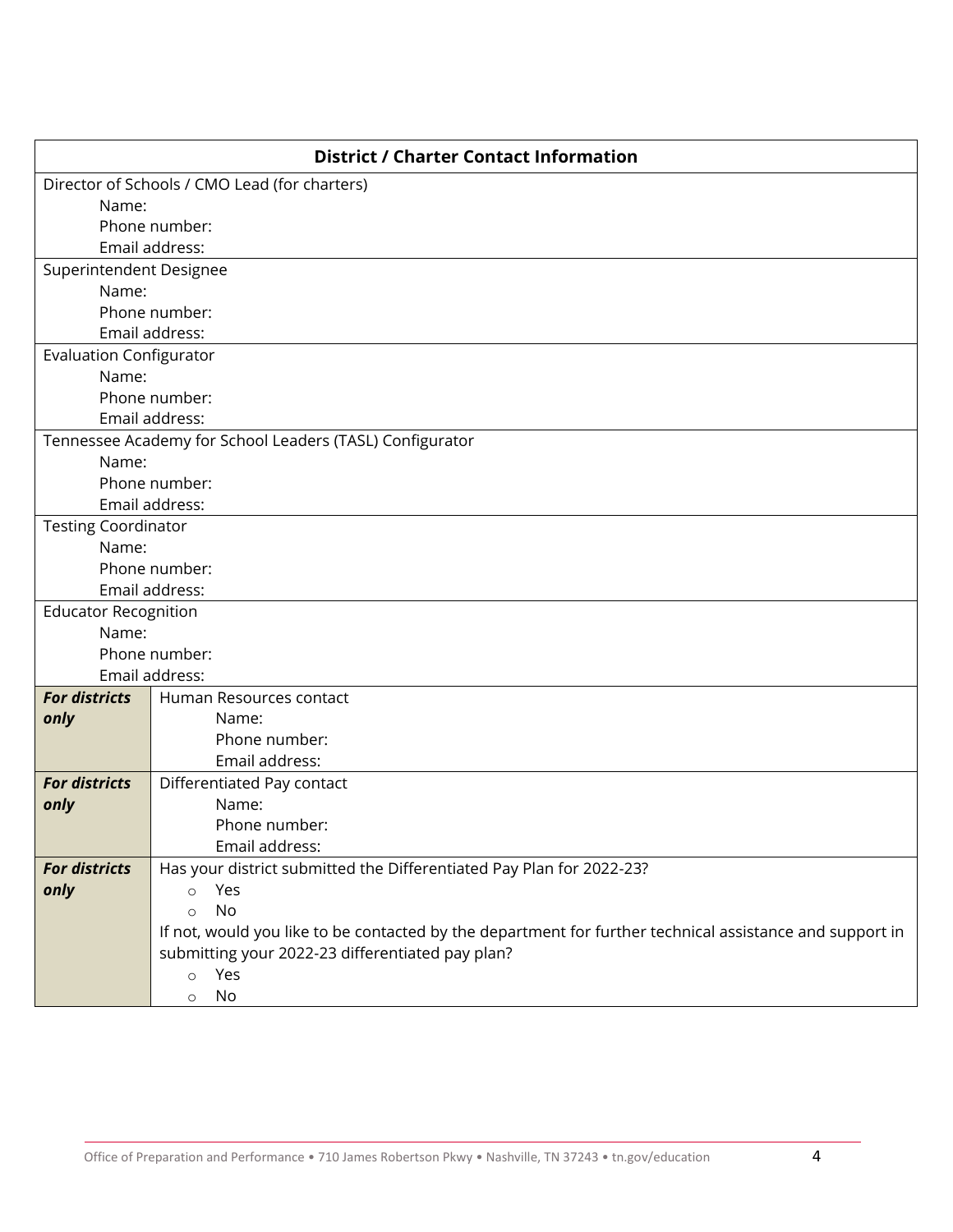|                        |                                                                                              | <b>Section 1: TN Compass Configuration: Observation Model</b>          |                                                                 |                                                                                            |  |  |
|------------------------|----------------------------------------------------------------------------------------------|------------------------------------------------------------------------|-----------------------------------------------------------------|--------------------------------------------------------------------------------------------|--|--|
| For                    | Which of the following state board-approved observation models will be utilized for educator |                                                                        |                                                                 |                                                                                            |  |  |
| respondents            |                                                                                              | observations? (select one)                                             |                                                                 |                                                                                            |  |  |
| who selected           | $\Box$                                                                                       | Tennessee Educator Acceleration Model (TEAM)                           |                                                                 |                                                                                            |  |  |
| <b>District</b>        | $\Box$                                                                                       | The Teacher Instructional Growth for Effectiveness and Results (TIGER) |                                                                 |                                                                                            |  |  |
|                        | $\Box$                                                                                       | Project COACH                                                          |                                                                 |                                                                                            |  |  |
|                        | П                                                                                            | Teacher Effectiveness Model (TEM)                                      |                                                                 |                                                                                            |  |  |
| For                    |                                                                                              | Which of the following state board-approved                            |                                                                 |                                                                                            |  |  |
| respondents            |                                                                                              | observation models will be utilized for                                |                                                                 |                                                                                            |  |  |
| who selected           |                                                                                              | educator observations? (select one)                                    |                                                                 |                                                                                            |  |  |
| <b>Public</b>          | $\Box$                                                                                       | Aspire Tennessee Teacher                                               | П                                                               | Nashville Classical Teacher Observation Model                                              |  |  |
| <b>Charter</b>         |                                                                                              | <b>Observation Model</b>                                               | $\Box$                                                          | Project COACH                                                                              |  |  |
|                        | □                                                                                            | <b>College Ready Teaching Framework</b>                                | $\Box$                                                          | Purpose Preparatory Evaluation Rubric                                                      |  |  |
|                        | П                                                                                            | Commitment to Continuous Growth                                        | $\Box$                                                          | RePublic Educator Evaluation system (REES)                                                 |  |  |
|                        |                                                                                              | (CCG)                                                                  | $\Box$                                                          | Revolutionary Teaching                                                                     |  |  |
|                        | □                                                                                            | <b>Compass Community Schools</b>                                       | $\Box$                                                          | Rocketship Public Schools Teaching Performance                                             |  |  |
|                        |                                                                                              | <b>Teacher Observation Model</b>                                       |                                                                 | Rubrics                                                                                    |  |  |
|                        | □                                                                                            | Cornerstone Prep Teacher                                               | П                                                               | <b>Strive Teacher Observation Model</b>                                                    |  |  |
|                        |                                                                                              | <b>Observation Model</b>                                               | $\Box$                                                          | The New Teacher Project (TNTP) Observation                                                 |  |  |
|                        | $\Box$                                                                                       | EEP Teacher Development Model                                          |                                                                 | Rubric                                                                                     |  |  |
|                        | $\Box$                                                                                       | <b>Explore Community Schools</b>                                       | $\Box$                                                          | The Teacher Instructional Growth for                                                       |  |  |
|                        |                                                                                              | <b>Observation Model</b>                                               |                                                                 | Effectiveness and Results (TIGER)                                                          |  |  |
|                        | П                                                                                            | Framework for Effective Instruction                                    | $\Box$                                                          | Teacher Development and Evaluation                                                         |  |  |
|                        |                                                                                              | and Practice (FEIP)                                                    | $\Box$                                                          | Teacher Effectiveness Model (TEM)                                                          |  |  |
|                        | $\Box$                                                                                       | Freedom Prep Teacher Observation<br>Framework                          | $\Box$                                                          | Teacher Evaluation Rubric (TNTP Core Teaching                                              |  |  |
|                        |                                                                                              | <b>GCS Instructional Essentials Gestalt</b>                            | $\Box$                                                          | Rubric)<br>Tennessee Educator Acceleration Model (TEAM)                                    |  |  |
|                        | □<br>$\Box$                                                                                  | High Quality Teaching Initiative                                       | $\Box$                                                          | Tennessee Formative Evaluation Tool (TEFT)                                                 |  |  |
|                        |                                                                                              | (HQTI)                                                                 | $\Box$                                                          | NEI Teacher Feedback and Evaluation Tool                                                   |  |  |
|                        | □                                                                                            | Intrepid Teacher Observation Model                                     |                                                                 |                                                                                            |  |  |
|                        | $\Box$                                                                                       | KIPP Nashville Instructional                                           |                                                                 |                                                                                            |  |  |
|                        |                                                                                              | Excellence Model                                                       |                                                                 |                                                                                            |  |  |
| For responses that     |                                                                                              |                                                                        |                                                                 | On which option does the district/charter choose to base observation pacing? (select one)  |  |  |
| include TEAM           |                                                                                              | LOE-based pacing for all teachers<br>$\circ$                           |                                                                 |                                                                                            |  |  |
|                        |                                                                                              | $\circ$                                                                |                                                                 | Individual growth score-based pacing for tested/portfolio teachers                         |  |  |
| For responses that     |                                                                                              |                                                                        | Will the district/charter use CLASS for all pre-K observations? |                                                                                            |  |  |
| include TEAM           |                                                                                              | Yes<br>$\circ$                                                         |                                                                 |                                                                                            |  |  |
|                        |                                                                                              | <b>No</b><br>$\circ$                                                   |                                                                 |                                                                                            |  |  |
| For responses that     |                                                                                              |                                                                        |                                                                 | How will annual evaluator certification be conducted? Provide details such as when and how |  |  |
| include TIGER, Project |                                                                                              | the certification will occur.                                          |                                                                 |                                                                                            |  |  |
| <b>COACH, or TEM</b>   |                                                                                              |                                                                        |                                                                 |                                                                                            |  |  |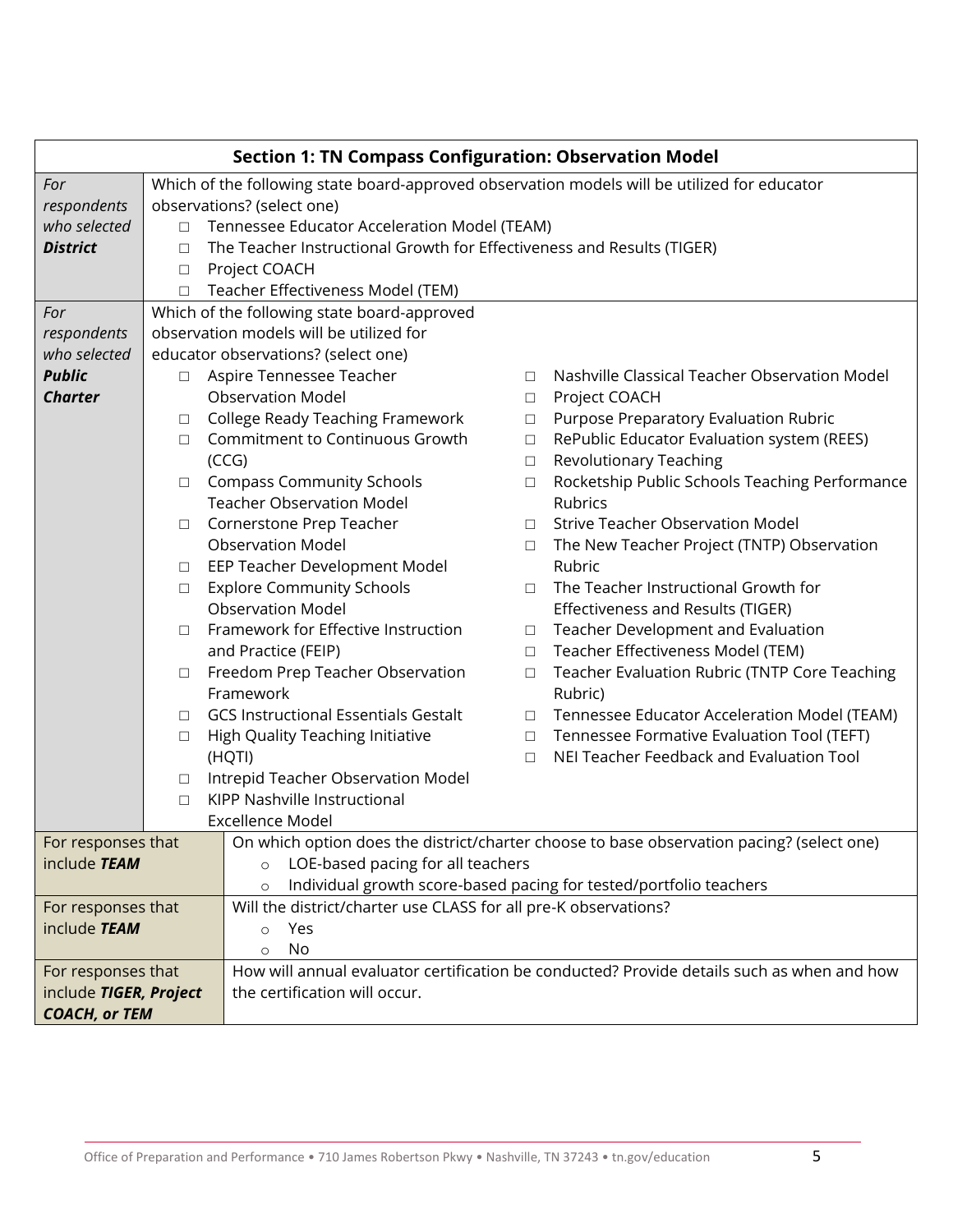| <b>Section 2: Voluntary Pre-K</b>                                                                                    |                        |  |  |
|----------------------------------------------------------------------------------------------------------------------|------------------------|--|--|
| In 2022-23 will the district/charter receive pre-kindergarten program approval under T.C.A. 49-6-103 - 49-6-110 (VPK |                        |  |  |
| funding?)                                                                                                            |                        |  |  |
| Yes<br>$\circ$                                                                                                       |                        |  |  |
| No<br>$\circ$                                                                                                        |                        |  |  |
| If the response to the                                                                                               | <b>VPK Coordinator</b> |  |  |
| above question is Yes                                                                                                | Name:                  |  |  |
|                                                                                                                      | Role:                  |  |  |
|                                                                                                                      | Phone number:          |  |  |
|                                                                                                                      | Email address:         |  |  |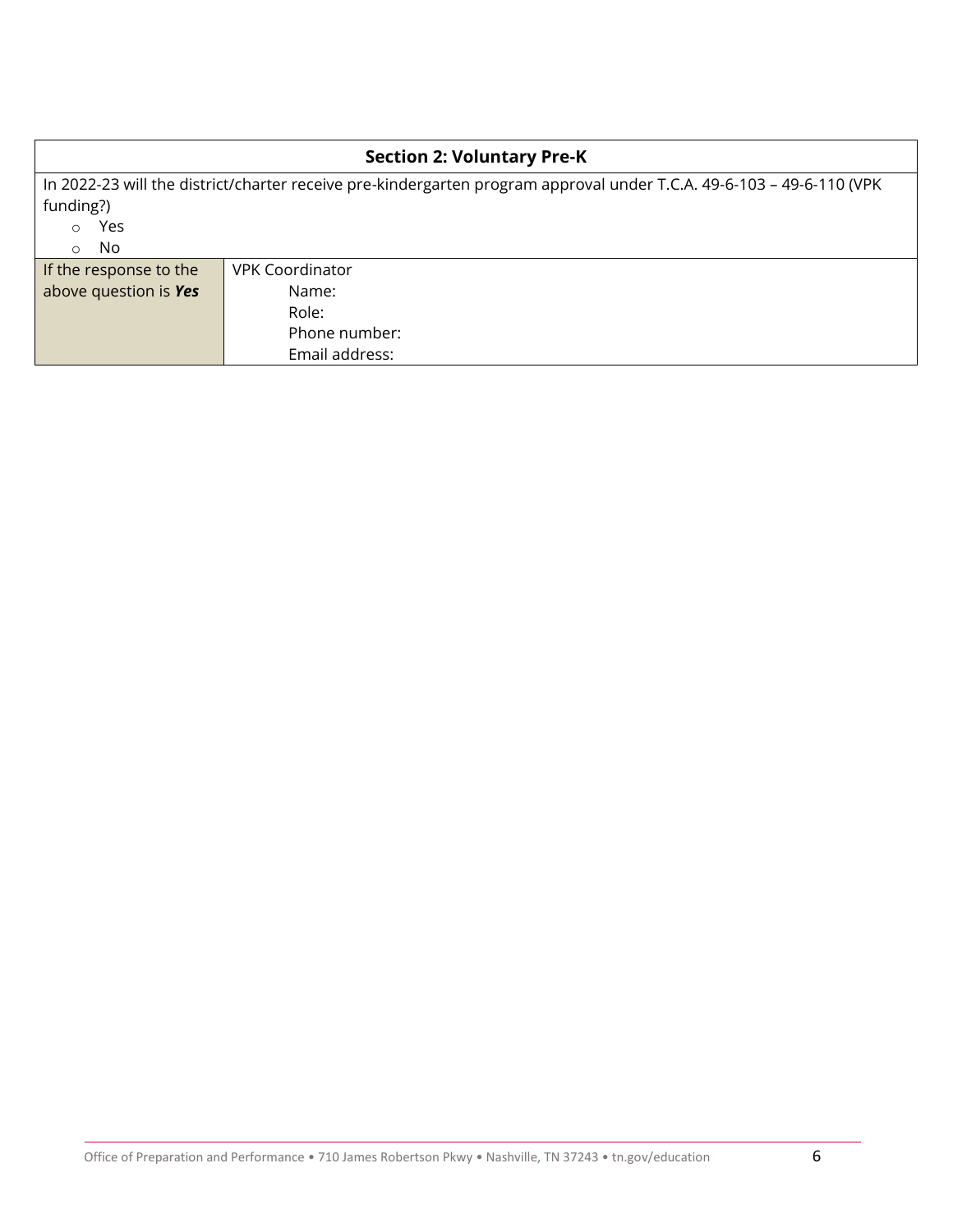|                                                                             | <b>Section 3: Growth Options for Non-Tested Teacher Groups</b>                     |  |  |
|-----------------------------------------------------------------------------|------------------------------------------------------------------------------------|--|--|
| Pre-K (selection required for districts receiving VPK funding) (select one) |                                                                                    |  |  |
| Portfolio<br>$\circ$                                                        |                                                                                    |  |  |
| No selection / Does not apply                                               |                                                                                    |  |  |
|                                                                             | Kindergarten (selection required for districts receiving VPK funding) (select one) |  |  |
| Portfolio<br>$\circ$                                                        |                                                                                    |  |  |
| $\circ$                                                                     | State board approved universal reading screener                                    |  |  |
| No selection / Does not apply<br>$\circ$                                    |                                                                                    |  |  |
| First Grade (select one)                                                    |                                                                                    |  |  |
| Portfolio<br>$\circ$                                                        |                                                                                    |  |  |
| $\circ$                                                                     | State board approved universal reading screener                                    |  |  |
| No selection / Does not apply<br>$\circ$                                    |                                                                                    |  |  |
| Second Grade (select one)                                                   |                                                                                    |  |  |
| Portfolio<br>$\Omega$                                                       |                                                                                    |  |  |
| $\circ$                                                                     | State board approved universal reading screener                                    |  |  |
| No selection / Does not apply<br>$\circ$                                    |                                                                                    |  |  |
| Fine Arts (select one)                                                      |                                                                                    |  |  |
| $\Omega$                                                                    | Portfolio                                                                          |  |  |
| $\Omega$                                                                    | No selection / Does not apply                                                      |  |  |
|                                                                             | World Languages (select one)                                                       |  |  |
| $\circ$                                                                     | Portfolio                                                                          |  |  |
| No selection / Does not apply<br>$\circ$                                    |                                                                                    |  |  |
| Physical Education (grades K-8) (select one)                                |                                                                                    |  |  |
| Portfolio<br>$\circ$                                                        |                                                                                    |  |  |
| No selection / Does not apply                                               |                                                                                    |  |  |
| If <i>portfolio</i> is selected                                             | Portfolio Lead information                                                         |  |  |
| for any of the above                                                        | Name:                                                                              |  |  |
| groups                                                                      | Phone number:                                                                      |  |  |
|                                                                             | Email address:                                                                     |  |  |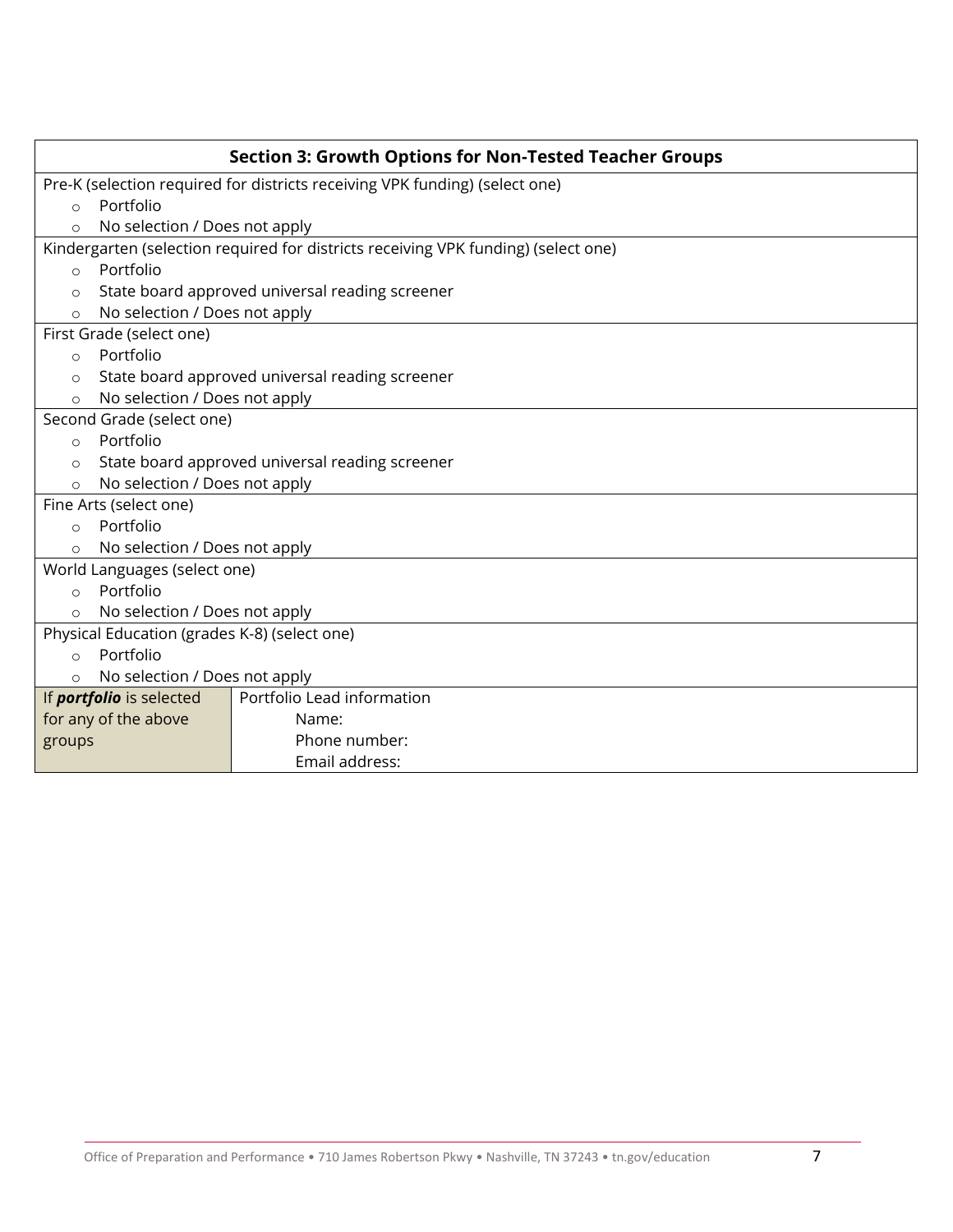|                                                                                                                              | <b>Section 4: School Climate Surveys</b>                                                                     |  |  |  |  |
|------------------------------------------------------------------------------------------------------------------------------|--------------------------------------------------------------------------------------------------------------|--|--|--|--|
| Is the district/charter administering student engagement and school climate surveys in 2022-23? (select one)                 |                                                                                                              |  |  |  |  |
| Yes, for five percent of the LOE.<br>$\circ$                                                                                 |                                                                                                              |  |  |  |  |
| $\circ$                                                                                                                      | Yes, for feedback purposes only.                                                                             |  |  |  |  |
| $\circ$                                                                                                                      | We will not implement a school survey.                                                                       |  |  |  |  |
|                                                                                                                              | <b>Section 5: Administrator Evaluation Flexibility</b>                                                       |  |  |  |  |
| For <i>public</i>                                                                                                            | Which of the following state board-approved observation models will be utilized for administrator            |  |  |  |  |
| <b>charters</b>                                                                                                              | evaluation? (select one)                                                                                     |  |  |  |  |
| only                                                                                                                         | Tennessee Educator Acceleration Model (TEAM)<br>$\circ$                                                      |  |  |  |  |
|                                                                                                                              | Project COACH Administrator<br>$\circ$                                                                       |  |  |  |  |
|                                                                                                                              | GCS Leverage Leadership Principal Evaluation Rubric<br>$\circ$                                               |  |  |  |  |
|                                                                                                                              | <b>Revolutionary Teaching</b><br>$\circ$                                                                     |  |  |  |  |
|                                                                                                                              | Purpose Preparatory Evaluation Rubric<br>$\circ$                                                             |  |  |  |  |
|                                                                                                                              | Capstone Educator Observation Model - Administrator<br>$\circ$                                               |  |  |  |  |
|                                                                                                                              | Freedom Prep Charter Schools - Principal Evaluation Framework<br>$\circ$                                     |  |  |  |  |
|                                                                                                                              | <b>GDPST School Leader Evaluation Model</b><br>$\Omega$                                                      |  |  |  |  |
|                                                                                                                              | Grizzlies Prep Administrator Evaluation Rubric<br>$\circ$                                                    |  |  |  |  |
|                                                                                                                              |                                                                                                              |  |  |  |  |
|                                                                                                                              | Is the district/charter opting into administrator evaluation flexibility in 2022-2023?                       |  |  |  |  |
| $\circ$                                                                                                                      | Yes, the district/charter will enter one summative score for each indicator based on multiple observations   |  |  |  |  |
|                                                                                                                              | throughout the school year.                                                                                  |  |  |  |  |
| No, the district/charter will enter two scores for each indicator wherein fall scores constitute one-third of the<br>$\circ$ |                                                                                                              |  |  |  |  |
|                                                                                                                              | average observation score and spring scores constitute two-thirds of the average observation score.          |  |  |  |  |
| <b>Section 6: Instructional Supervisor Rubric</b>                                                                            |                                                                                                              |  |  |  |  |
|                                                                                                                              | Is the district/charter utilizing the instructional supervisor observation rubric in 2022-2023? (select one) |  |  |  |  |
| $\Omega$                                                                                                                     | The district/charter will use the rubric for both scores and feedback in TNCompass.                          |  |  |  |  |
| $\circ$                                                                                                                      | The district/charter will use the rubric for feedback only in TNCompass.                                     |  |  |  |  |
| $\circ$                                                                                                                      | The district/charter will use the rubric for scores only in TNCompass.                                       |  |  |  |  |
| The district/charter will not use the rubric in 2022-23.<br>$\circ$                                                          |                                                                                                              |  |  |  |  |
| Section 7: The 4/5 Trump Rule                                                                                                |                                                                                                              |  |  |  |  |
|                                                                                                                              | Is the district/charter opting into the 4/5 Trump Rule in 2022-23?                                           |  |  |  |  |
| Yes<br>$\circ$                                                                                                               |                                                                                                              |  |  |  |  |
| No<br>$\circ$                                                                                                                |                                                                                                              |  |  |  |  |